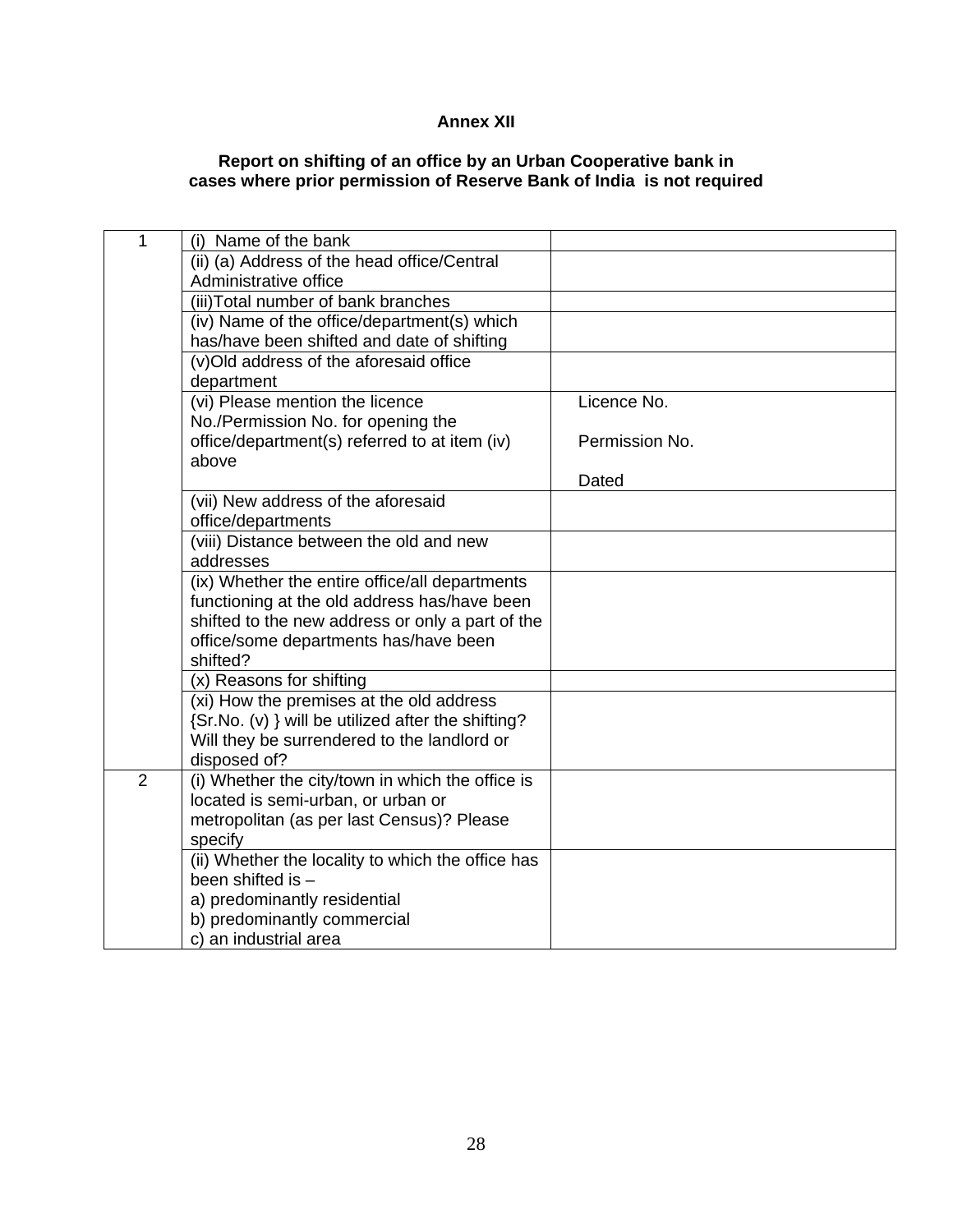|   | (iii) Are there any branches of other urban<br>cooperative or commercial banks within 400<br>meters from the new address? If so, give<br>details (i.e. names and distances from new<br>location)                                                                                                        |  |
|---|---------------------------------------------------------------------------------------------------------------------------------------------------------------------------------------------------------------------------------------------------------------------------------------------------------|--|
|   | (iv) Is any other urban cooperative or<br>commercial bank also located in the same<br>building wherein the office has now been<br>shifted or in the building adjoining or opposite<br>it? If so, give details.                                                                                          |  |
| 3 | (i) Have the new premises been acquired on<br>lease/rent or self-constructed or purchased?<br>Please specify                                                                                                                                                                                            |  |
|   | (ii) (a) If taken on lease/rent, are the<br>lease/rental terms as per guidelines contained<br>in our circular UBD.No.(PCB) Cir.87/13.05.00-<br>93/94 dated June 30, 1994?                                                                                                                               |  |
|   | (b) If not, what are the deviation(s)?                                                                                                                                                                                                                                                                  |  |
|   | (c) Reason for permitting the deviation(s)                                                                                                                                                                                                                                                              |  |
|   | (d) Has the bank's Board passed a resolution<br>allowing the deviations? (If so, enclose a<br>copy of the resolution)                                                                                                                                                                                   |  |
|   | (iii) If the new premises have been<br>purchased/self-constructed has the bank<br>obtained permission of the Registrar for<br>investment of funds? (If so, attach a copy of<br>the Registrar's orders). If not, explain the<br>reasons why permission is not obtained?                                  |  |
| 4 | Shifting of a bank's Head Office/<br>Administrative Office (within the same locality)                                                                                                                                                                                                                   |  |
|   | In case the bank has shifted its Head<br>Office/Administrative office, will the bank's<br>registered address also change? If so, has the<br>bank taken necessary action in this regard as<br>required under the State Cooperative<br>Societies Act?                                                     |  |
|   | Has the bank sent a separate intimation of<br>change of registered address to Urban Banks<br>Department of Reserve Bank of India (Central<br>Office and Regional Office) as required under<br>the guidelines? Will the bank's bye-law need<br>amendment? (Please attach two copies of the<br>bye-laws). |  |